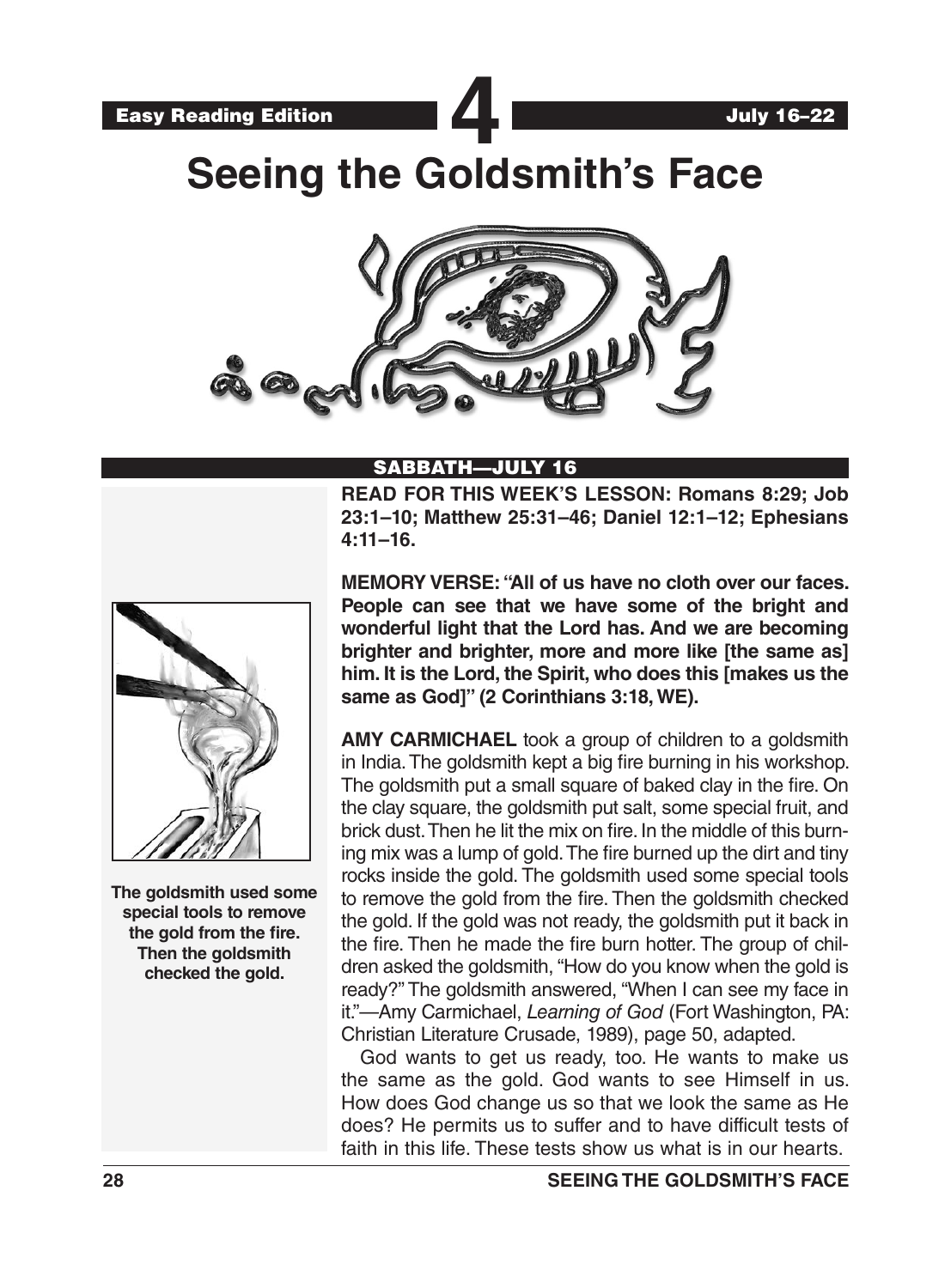## SUNDAY—JULY 17 Lesson 4

## **MADE TO LOOK THE SAME AS GOD (Romans 8:29)**

**"God knew from the beginning who would put their trust in Him. So He chose them and made them to be like [the same as] His Son. Christ was first and all those who belong to God are His brothers" (Romans 8:29, NLV).**

In the beginning, God made us so that we looked and behaved the same as He does. We were copies of Himself. But then sin ruined the copy.

#### **How has sin destroyed God's holy beauty in us?**

We all have been ruined by sin (Romans 3:10–19). God's plan is to make us new again. Today's Bible verse shows us God's plan. First, we must give our lives fully to the control of the Holy Spirit. Then God can change us "to be like [the same as] His Son" (Romans 8:29, NLV).

But there's more. "God wants our hearts to become the same as His heart. God is honored in front of all the angels when we become the same as He is. Jesus is honored, too."—Ellen G. White, *The Desire of Ages*, page 671, adapted.

## **What does the quote above from Ellen G. White mean to you? For help in answering the question, also read Job 1; Matthew 5:16; 1 Corinthians 4:9; Ephesians 3:10.**

As Christians, we must always remember that we are in the middle of the worldwide war between God and Satan. This war happens all around us. We see the fight in many different places and in different ways on this earth. But there is so much more that we can't see. Even so, we understand that we have an important part in this war. We can bring honor to the name of Jesus by the way we live.

**Make this picture in your mind: You are on a big playing field inside a stadium. The seats are filled with angels. On the seats to the right, you see angels who are loyal to God. On the seats to the left, you see the angels who fell with Lucifer. Think about your life for the past 24 hours. If everything you did that day happened on the field for everyone to see, which group of angels will cheer the most? What does your answer tell you about yourself?**



**As Christians, we must always remember that we are in the middle of the worldwide war between God and Satan.**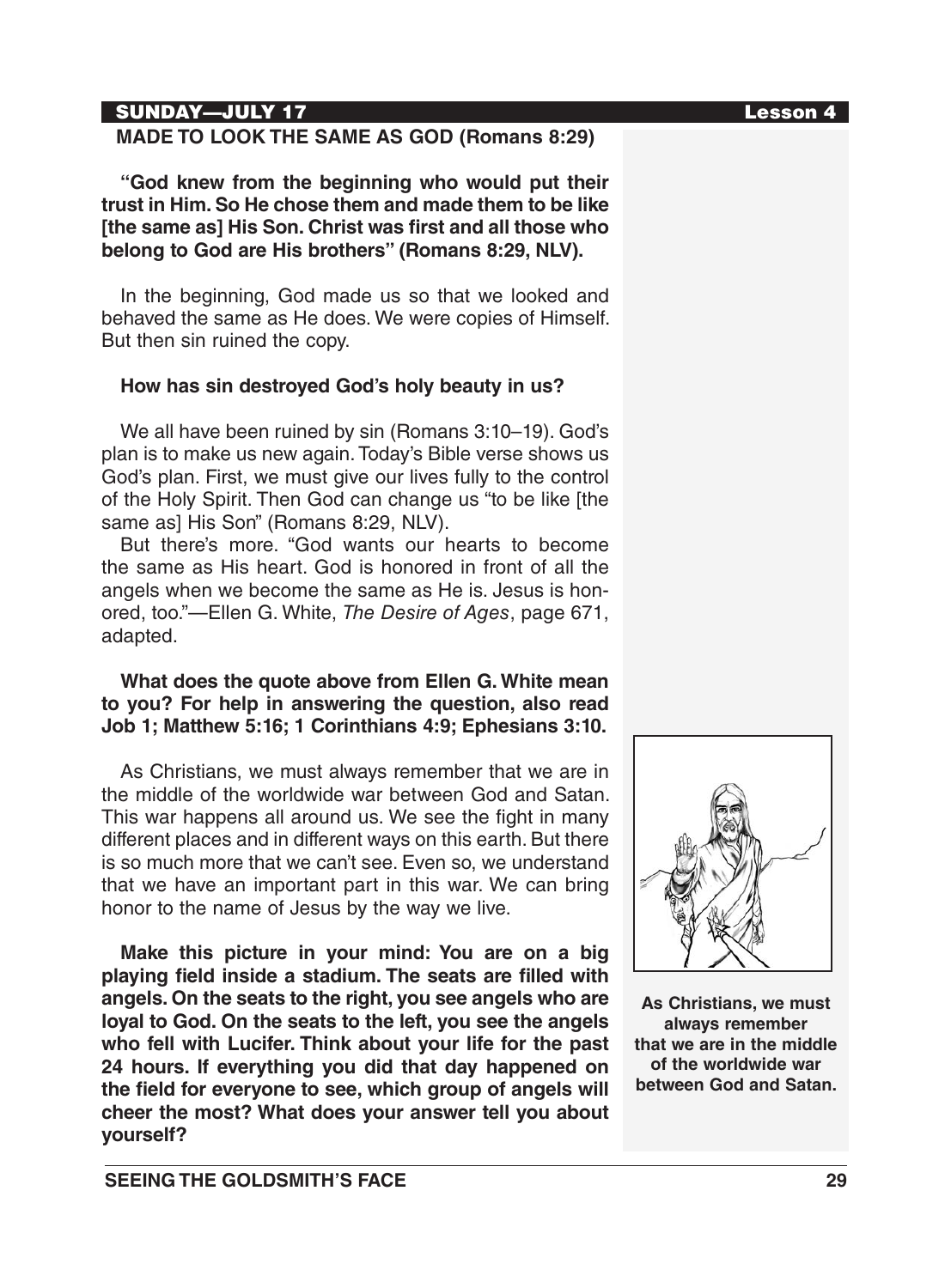#### Lesson 4 MONDAY—JULY 18



**Job refuses to give up hope or faith in God.**

# **STAYING STRONG DURING TIMES OF SUFFERING (Job 23:1–10)**

As Christians, we know that we are in a war. We know about the evil forces out there. We may not see them. But we can feel them working against us in our lives. So, we must stay strong in faith. We must trust God "who can't be seen" (Hebrews 11:27, NIrV).

## **Read about Job's suffering in Job 23:1–10. What upsets Job the most about his suffering? What doesn't Job understand? At the same time, what does Job accept in faith?**

For sure, Job suffers much. But he continues to trust in the Lord. Job refuses to give up hope or faith in God. What was one of the things that kept Job's faith strong? Gold. No, not a gold medal or award. Job was looking to his future reward from God. Job knew that he must stay strong in faith. Then God can make him the same as gold. We don't know how much Job knew about the real reasons for his suffering. But we do know that Job stayed strong during his suffering. This suffering was the same as a fire. Job stayed strong in the fire because he obeyed God.

Are you afraid of the "fire"? Do you worry about how "hot" or bad things will get? Maybe your experience is the same as Job's. You don't understand the reasons for the "fire" or test. Maybe you are having trouble at your new job or with your new house. Maybe people are mean and nasty to you at work. Or maybe your own family is not nice to you. Maybe you have been ill or lost a lot of money. You may have a hard time understanding the reasons for your suffering. But remember, you don't need to understand what happens to you. God can use these hard times to give you a new heart and help you to become as He is.

What gives Job hope to stay alive? Job wants to be the same as gold that is made valuable in the fire. This hope helps Job stay strong during all his troubles. In the middle of all his pain and suffering, Job understood that God wanted to change him and make him better. For sure, he didn't understand everything that happened to him. But Job knew that his tests will make his faith in God stronger.

**How have tests and suffering caused your faith to grow stronger? God uses other ways to help your heart become the same as His. What are they?**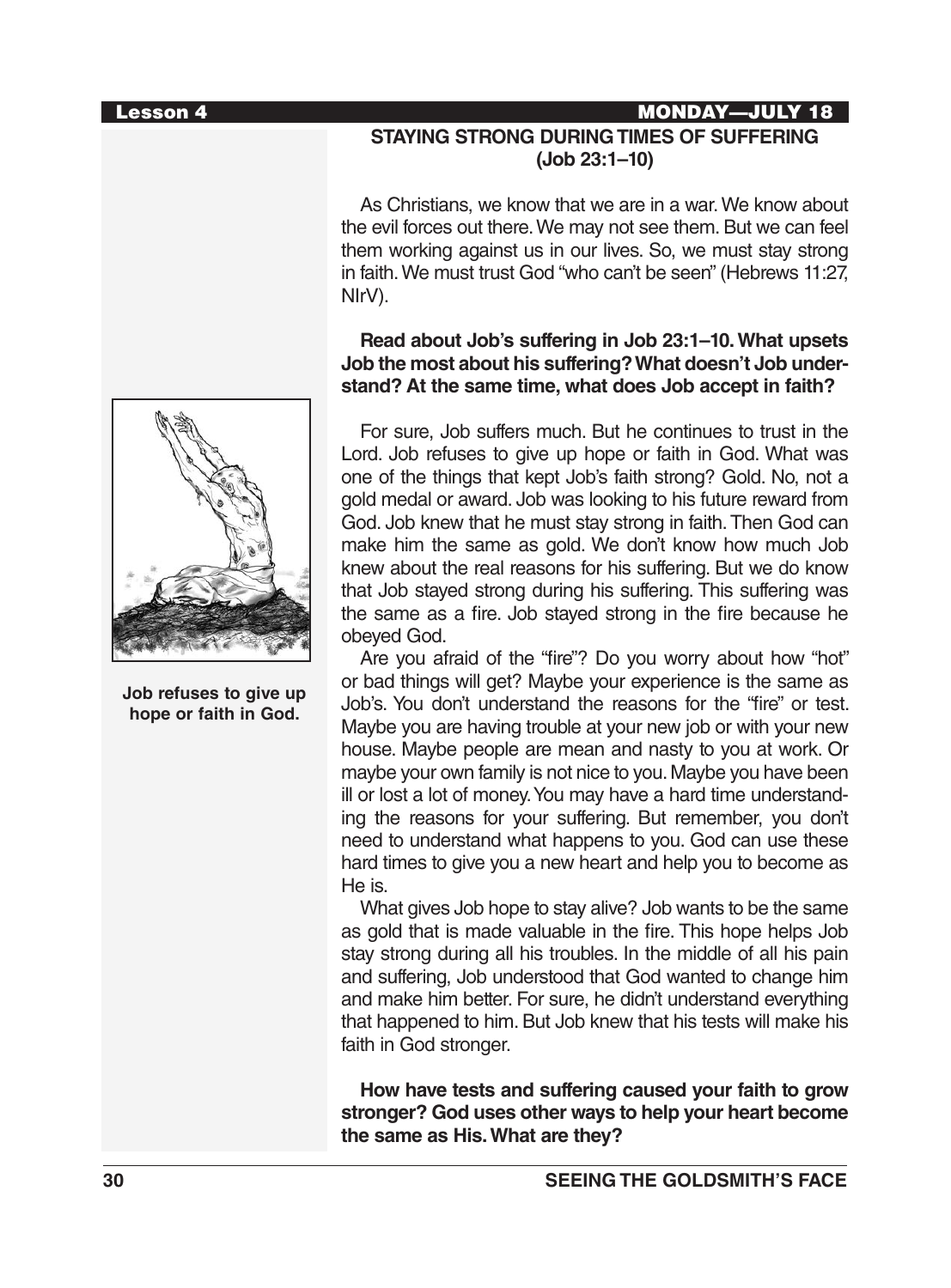## TUESDAY—JULY 19 Lesson 4

## **JESUS' FINAL WORDS (Matthew 25:1–13, 31–46)**

Jesus is in Jerusalem, about to die. Matthew tells us about the things that Jesus teaches His followers before He goes to the cross. Jesus tells His followers picture stories. Two of these picture stories include "The Ten Sleeping Girls" and "The Sheep and the Goats." These picture stories show us how we should live as we wait for Jesus to come. All around us we see signs that show us that Jesus is about to come soon. So, these picture stories are very important to us today.

You can read the picture story about "The Ten Sleeping Girls" in Matthew 25:1–13. In the story, the oil is a word picture for the Holy Spirit. Ellen G. White agrees. She also says that the oil shows us something else. The oil shows us the new thoughts, feelings, and behavior that God wants to give to us.

**Read the picture story about "The Ten Sleeping Girls" in Matthew 25:1–13. How does the story change if the oil has two different meanings? If we see the oil as the Holy Spirit, what will the story mean? Or what will the story mean if we see the oil as a new life in Christ, with new thoughts, feelings, and behavior?** 

**Holy Spirit**

**New Heart**

**Read the picture story about the sheep and the goats in Matthew 25:31–46. What important rules does the king use to separate the sheep from the goats?**

Do you see the reason the king separates the sheep from the goats? The reason is how they behave, think, feel, and act. For sure, Jesus doesn't teach us that we are saved by our good behavior. But we can see that our behavior is important in God's plan to save us. Our lives and behavior will show that Jesus saves us.

**What type of person are you when no one is watching? What does the answer tell you about the changes you need to make?**



**The oil is a word picture for the Holy Spirit.**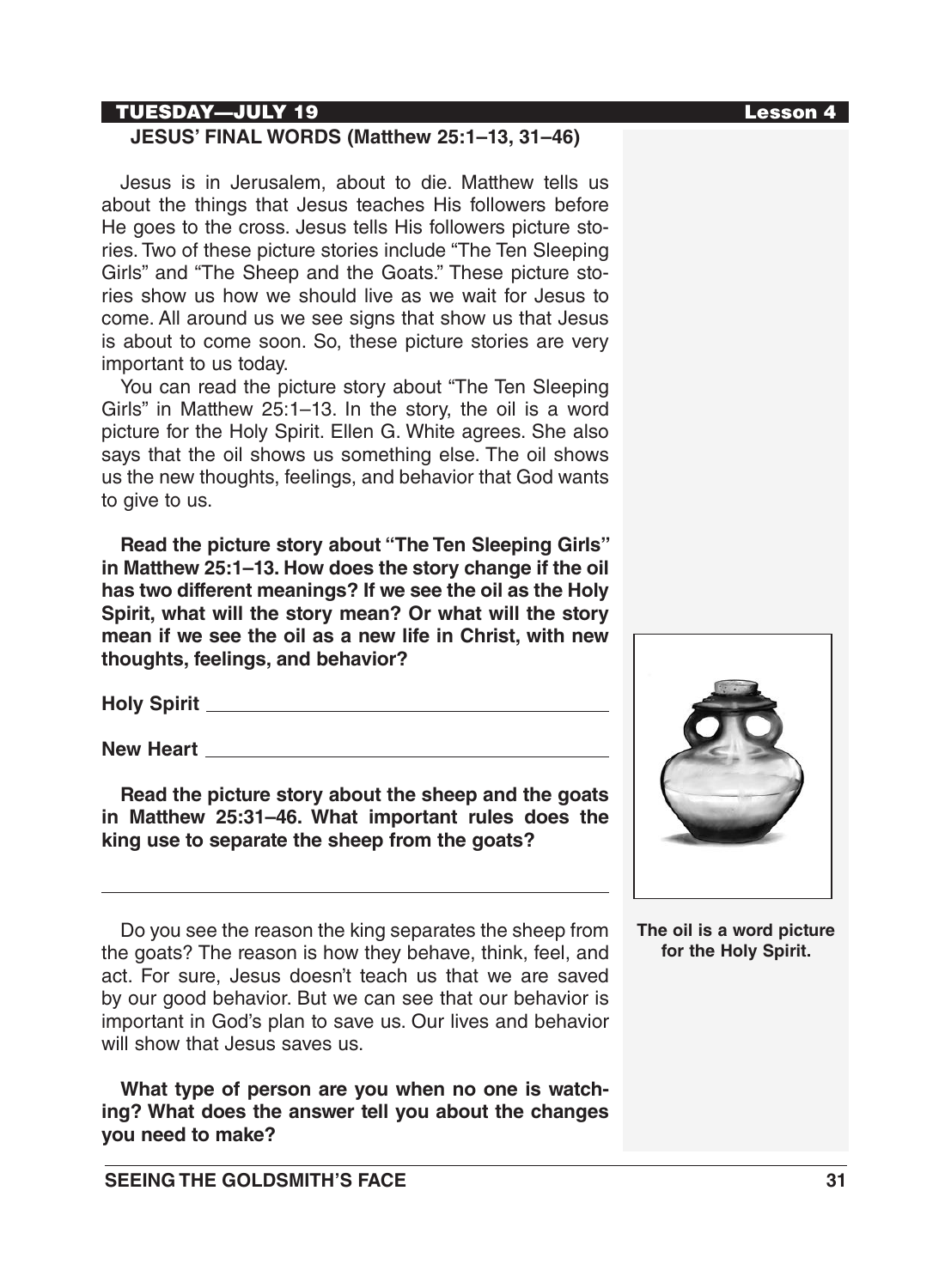#### Lesson 4 WEDNESDAY—JULY 20

### **THE WISE (Daniel 12:1–12)**

Yesterday, we looked at why good behavior is important for Christians as they wait for the Second Coming. Today, we will look at why good behavior is important for the people who are alive at the Second Coming.

**Read Daniel 12:1–10. What do these verses talk about? What time in earth's history do these verses show us? Most important, how will God's people behave during these times? How is their behavior different from the behavior of evil people? Also read Revelation 22:11 for more information.** 

The angel tells Daniel how things will be on the earth before Jesus comes back. There will be terrible troubles and a time of suffering worse than any other time in earth's history. In Daniel 12:3, 10, we see a picture of God's holy people and the evil people during this time. Do you see that " 'evil people will continue to be evil' " (Daniel 12:10, ERV)? But " 'the wise people will shine as bright as the sky' " (Daniel 12:3, ERV). The wise have been " 'made pure [holy; free from sin] . . . they will make themselves [their spirit, hearts, and minds] clean' " (Daniel 12:3, ERV). " 'There will be a time of much trouble, the worst time since nations [countries; people groups] have been on earth' " (Daniel 12:1, ERV). The evil people don't have any understanding. But God's holy people are wise. God's people understand the real cause of the trouble on the earth.

Proverbs tells us, "If you really want to gain [get] knowledge, you must begin [start] by having [showing] respect for the Lori (Proverbs 1:7, NIrV). For sure, we can say that "the wise" are wise because they understand the time of trouble that happens on the earth. They are not surprised. They see this time of trouble coming because they study the Bible. Most important, they know that they have done everything the Lord asked them to do to get ready for this time. On the other hand, the wicked become more stubborn. They continue to fight against God. They continue in their evil ways.

These verses are important because they show us a group of people who have been made clean and holy.

**What important rules do you see in Daniel 12:1–10? How do these rules help us now to understand what it means to be made clean and holy today?**



**"The wise" are wise because they understand the time of trouble that happens on the earth. They are not surprised.**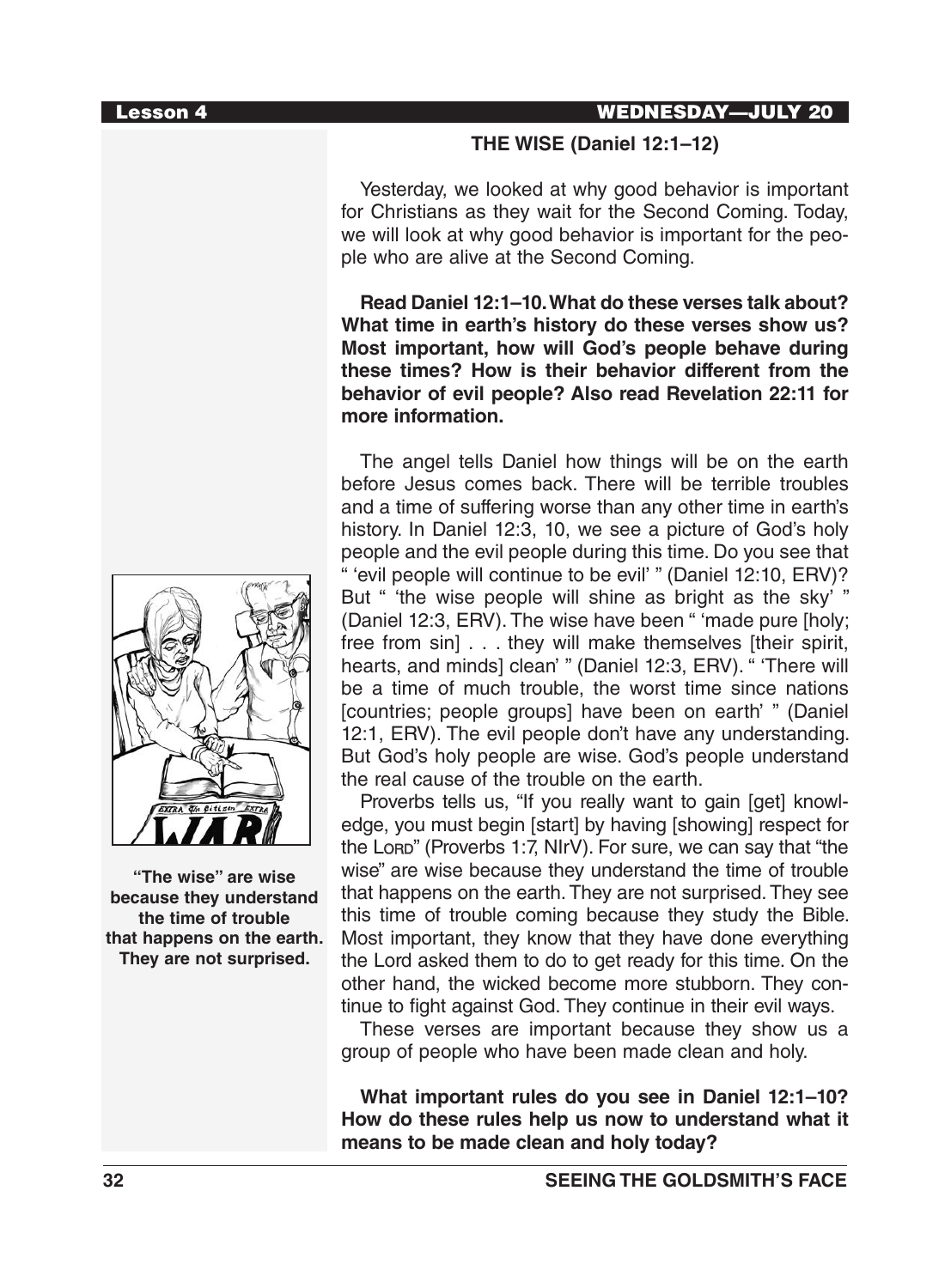### THURSDAY—JULY 21 Lesson 4

## **OUR HEARTS AND OUR COMMUNITIES (Ephesians 4:11–16)**

**Read Ephesians 4:11–16. What important Bible truth does Paul share in these verses? Why is the church so important to our faith and our spiritual experience?**

When Paul writes to the Ephesians, he says the church is much the same as a body. Jesus is the same as the head. His people are the same as the different body parts. Look at Ephesians 4:13. Do you see the reason for the church? God made the church so that we will become the same as "a full-grown man . . . to look just like [the same as] Christ [Jesus] and have all his perfection [life free from sin]" (Ephesians 4:13, ERV). For sure, we need each other for that!

Often, we must stand alone for our faith. At the same time, Paul wants us to understand an important Bible truth. We learn about Jesus and His perfect life when we work together and fellowship with each other.

**In Ephesians 4:11–16, what does Paul say must happen before we may show Jesus in all His perfect beauty in the church?**

**How does the church show the holy life of Jesus? Read Ephesians 3:10 for the answer. How does this picture look different from only one person who shows the holy life of Jesus? What is important about the church in the worldwide war between God and Satan?**

**For sure, it is easy to be nice when you are with strangers. But it's much harder to be nice to people you know well or don't really like, right? When we show these people God's love, we prove Bible truth. Why is this proof so powerful?**



# Large<br>Tatesti small<br>Intestin Bladder

**When Paul writes to the Ephesians, he says the church is much the same as a body.**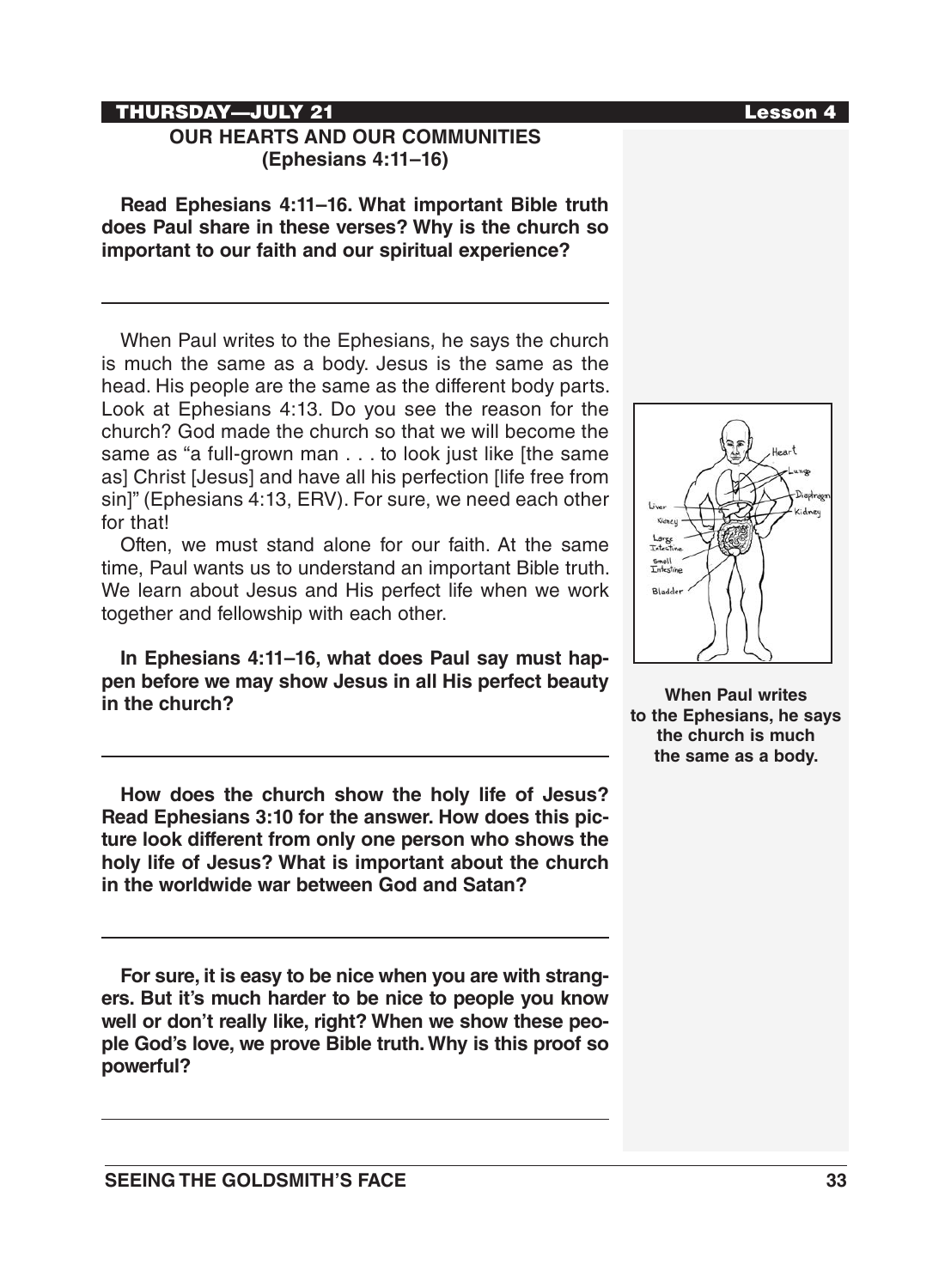#### Lesson 4 FRIDAY—JULY 22

**ADDITIONAL THOUGHT:** Read Ellen G. White, "God Promises Us a New Heart of Flesh," page 100, in *Sons and Daughters of God*; " 'To Meet the Bridegroom,' " pages 405–421, in *Christ's Object Lessons*; and "The Time of Trouble," pages 613–634, in *The Great Controversy.*

"God gives us very important work. He wants us to show other people that we have new thoughts, feelings, and behavior. Now, more than ever, we must study hard how to do that. The church has never before lived in times as difficult as now. We must answer very important questions about Bible truth. Young men and women will need to stand against sins and evil far worse than any other evil in history."—Ellen G. White, *Education*, page 225, adapted.

What must we do to get ready for the Second Coming? We must ask Jesus to change our hearts. Then we will learn to be patient when we suffer. "In the picture story about the Ten Sleeping Girls, five of the young girls ask for oil. But they don't get any. What does this part of the story show us? We see these five girls didn't get ready for the Second Coming. So, they can't stand strong in the time of trouble. They can't go to their neighbors and say, 'Give me your thoughts, feelings, and behavior. Or I will be lost.' The wise girls can't give their oil for the lamps of the silly girls. The lamps of the five girls are about to go out. What other Bible truth does this part of the story show? We can't give someone our thoughts, feelings, and good behavior. We can't sell these things to anyone or buy them from anyone. We must get them from God. The Lord gives every person a chance to get a new heart before the time of trouble starts. We can only get this new heart by hard tests and difficult experiences. We must learn lessons from Jesus, our Teacher. Then we will learn how to be patient when we suffer. We will know how to show faith to do what everyone says is impossible."—*The Youth's Instructor*, January 16, 1896, adapted.

#### **DISCUSSION QUESTIONS:**

1 What does it mean to "grow" new thoughts, feelings, and behavior? How can you work with God to make this change?

2 Helen Keller was deaf and blind from an early age. She wrote, "The heart and mind cannot be grown in a life free from pain and suffering. Difficult tests and suffering make us strong, gives us wisdom, and success."—*Leadership*, volume 17, number 4. Do you agree? Explain your answer.



**"We must get good thoughts, feelings, and behavior from God."**